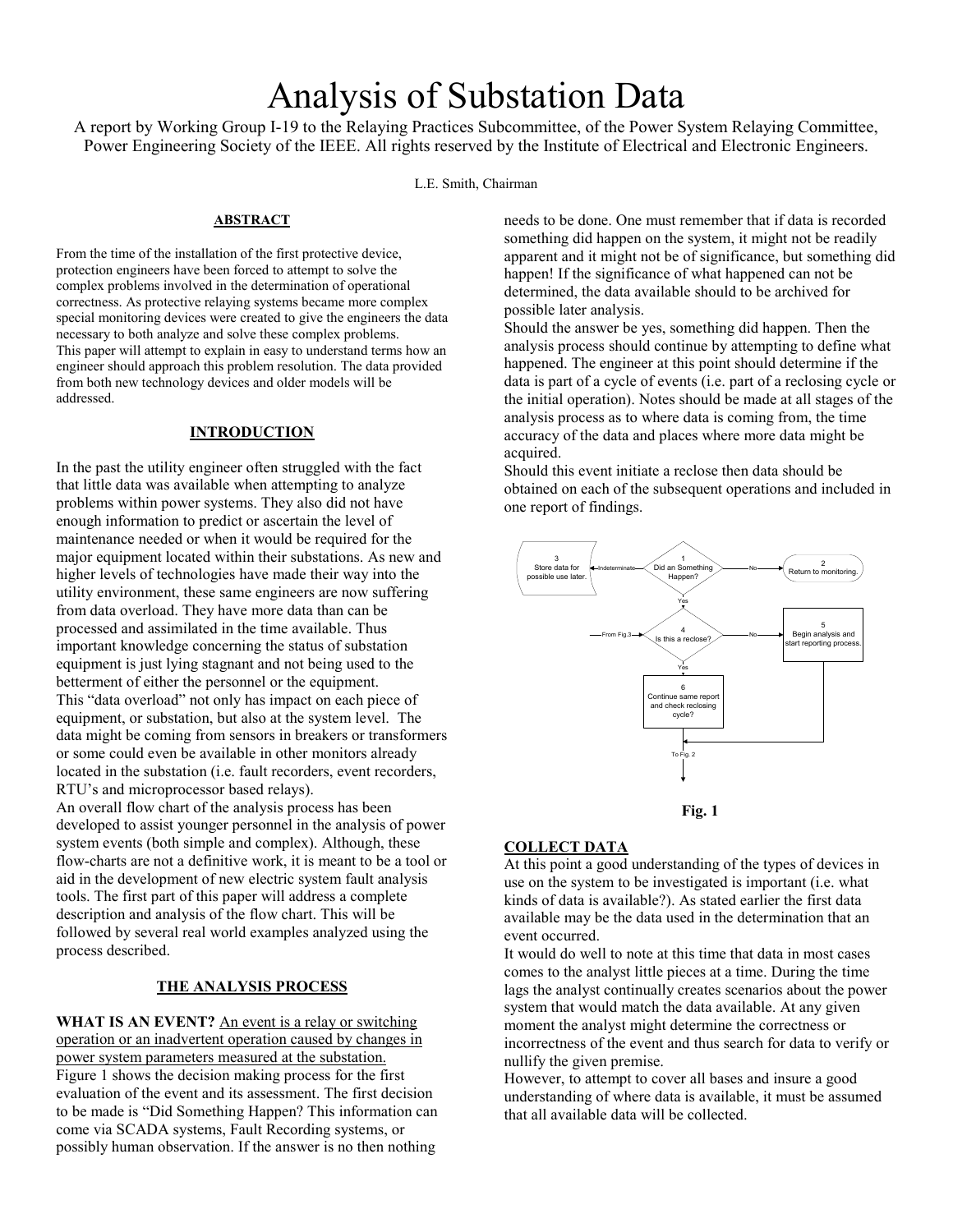## **SCADA SYSTEMS**

There are many different types of data that needs to be accessed. SCADA systems provide indications of what equipment operated and what equipment is in or out of service. Basically there are two types of SCADA systems in use today.

The older systems have a time associated with each change, however, that time may not be very accurate or precise. A good understanding of the time tagging process for the SCADA system is use can be critical in the use of this data. New SCADA systems can provide sequence of events type data accurate to a millisecond. This data can be used just like sequence of event recorder data, which will be discussed later. At this time a discussion on time and time synchronization follows:

There are two methods that can be used to synchronize data from different sources. The first is to sync the clocks of all devices so they all use the same time. This can be done by using a GPS clock at each location as an input to the device. The second and oldest method is to determine simultaneous data points on the separate devices and attempt to reconstruct the timing sequence.

It is very desirable that all times within the system be synced to within one millisecond, as the operation of the protective devices can only be accurately determined with at least this resolution.

## **SEQUENCE OF EVENTS RECORDERS**

In more complex substations a Sequence of Events Recorder (SER) is often used to insure the recording of status and status change of different devices within the substation. Typically, change of status is recorded and time tagged to a onemillisecond time.

Earlier SER's simply recorded the sequence of operations and did not time tag. These recorders are still of value, however, correlating events between devices is very difficult. An SER would record things such as:

Breaker Position Breaker Alarms

Transformer Alarms

Lockout relay position

For a more complete analysis the following should be considered for monitoring:

Relay trip outputs

Trip coil current presence

Close coil current presence Pilot channel status and alarms

# **FAULT RECORDERS**

The basic fault recorder records analog voltage and currents not on a long-term rms basis, but as instantaneous measurements of the energy flows. Early models were hard copy oscilloscopes. These progressed to the stage of very rapid start units with a various amount of pre-event values available.

Presently, digital fault recorders (DFR) have settable pre and post fault times and complex initiating sensors. A fault recorder may also allow the recording of digital events and can take the place of or provide a supplement to SER's.

Data from DFR's can provide a true picture of the operation and response of the electric system during times of events. The data collected within a DFR can normally provide the following:

Pre, During, and Post Fault voltages and currents on any monitored quantity. These are not just magnitudes, but also wave shape and frequency components.

One-millisecond resolution digital events normally displayed graphically along with the analog waveforms.

The value of having these waveforms is highlighted when a system misoperates and a distortion in the waves is found to coincide with the event.

However, due to channel limitations within a given substation, it may be necessary to use records from multiple substation recorders to have all of the phases required.

## **RELAYS AND RELAYING SYSTEMS**

Historically, relays have provided very little amounts of data. The electro-mechanical targets of older relays do provide an indication of what system or what protective element initiated the event.

Newer relays and relaying systems provide much more valuable data. The modern relays can provide fault magnitude, fault duration, targeting data, fault type information, fault location, SER type data, and fault recorder waveforms. These systems do not provide the high sample rates available in a digital fault recorder, but do provide a recording of what the relay saw. This recording can be either at the terminals, after the filtering, or both.

Today's relaying components provide much more information than was available in the past and are very useful, especially if the relays within a station are time synced. The data becomes even more beneficial if the different substations are time synced.

## **OTHER DATA SOURCES**

There are many other avenues to pursue when analyzing power system events. These do not have to be investigated normally, but in extreme cases they can prove very valuable. Recording meters can provide some information. These may be of the pen recorder type or the newer digital. On-site investigation may be necessary. As built drawings may be need to determine exactly how the system was installed. Protective relay settings compared to what was applied to the relay may be of benefit. Finally, human observation can provide answers or clues to sequence of failure or initiating event.

So, as the problems become more complex, begin "beating the bushes" for all the data that can be found.

## **DATA TO INFORMATION TRANSFORMATION**

There are various calculations and determinations that need to be made in order to provide the necessary information needed for analysis.

1. If possible combine all digital type events from the differing pieces of equipment into one time tagged substation sequence of events.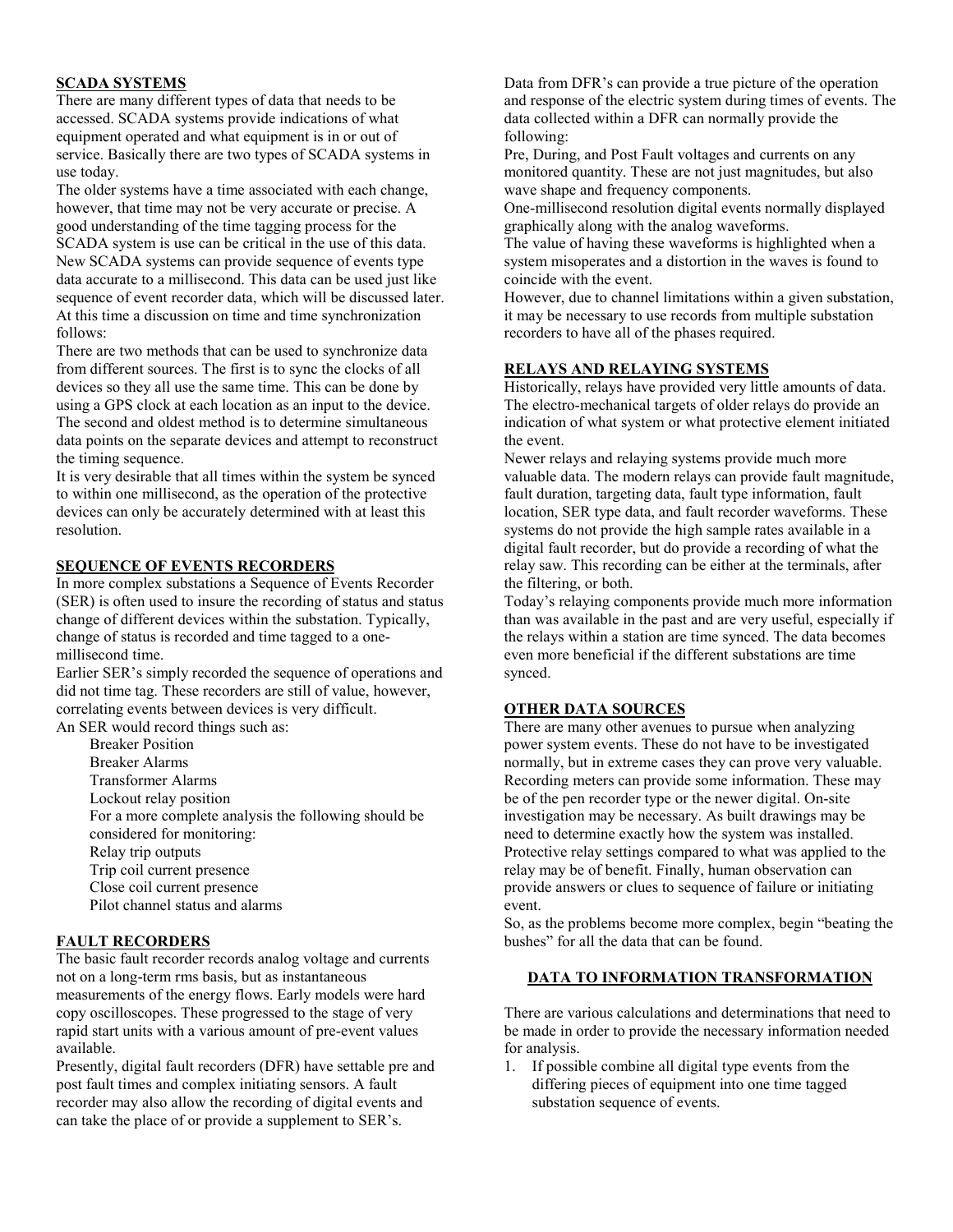- 2. Determine Pre-Fault, During Fault, and Post-Fault voltage and current magnitudes, phase angles and power (MW, MV).
- 3. Determine fault type. (One to ground, one to two, three phase, evolving, etc.)
- 4. Determine the duration of the fault.
- 5. If possible determine fault location.
- 6. Report any devices out of service or that no data is available from.
- 7. If lightning detection system data is available. Was there lightning in the area?

The information available must then be assessed as to the possibility of an event assessment. For the inexperienced analyst assistance by a more experienced person may be required at this point due to complex events or lack of good data or information.

At this point any available waveforms can be reviewed and compared to existing fault signatures in order to enhance the process.



## **INFORMATION ANALYSIS**

The important point to identify here is if there is enough data to allow an event assessment. Should the inexperienced engineer have problems making this decision any error should be in the conservative, by asking more experienced personnel for their opinion.

When enough data is available then the analyst should first verify which zone of protection the fault occurred in (i.e. line, bus, bank, etc). Then to collect the information of the parts of the circuit that fed the fault or event. The way this can be determined is by what device initiated the data collection. In

the case of a line operation it is suggested that a determination of fault location be made at this time.

Fault locations are provided by the newer relays, if a fault locator is available then it should supply the information, or the fault location may be calculated using the fault magnitude obtained from DFR's or relays.

The information should then be used to determine if the backup protection responded correctly. Also, if the pilot channel equipment worked as required by the scheme. Now the most important question becomes was a trip signal initiated and by what device. Once it has been determined which device initiated the trip the determination of the status of the automatic reclosing system must be made. If this trip will begin a reclosing cycle then data needs to be collected on the next event. It may be a successful reclose or another trip. It should be noted along the way as which data and information coincides with which event in the reclosing cycle. This analysis loop needs to continue until the line or device "locks out" and the section of the system is automatically



restored to service (i.e. the line closes and holds).

## **Fig. 3**

# **INFORMATION TO KNOWLEDGE TRANSFER**

We have turned the data available into information to allow analysis, now knowledge is required to know what happened, and when. At this time in the sequence of analysis a report can be generated containing an assessment of the event, a determination of the correctness of what happened, a solution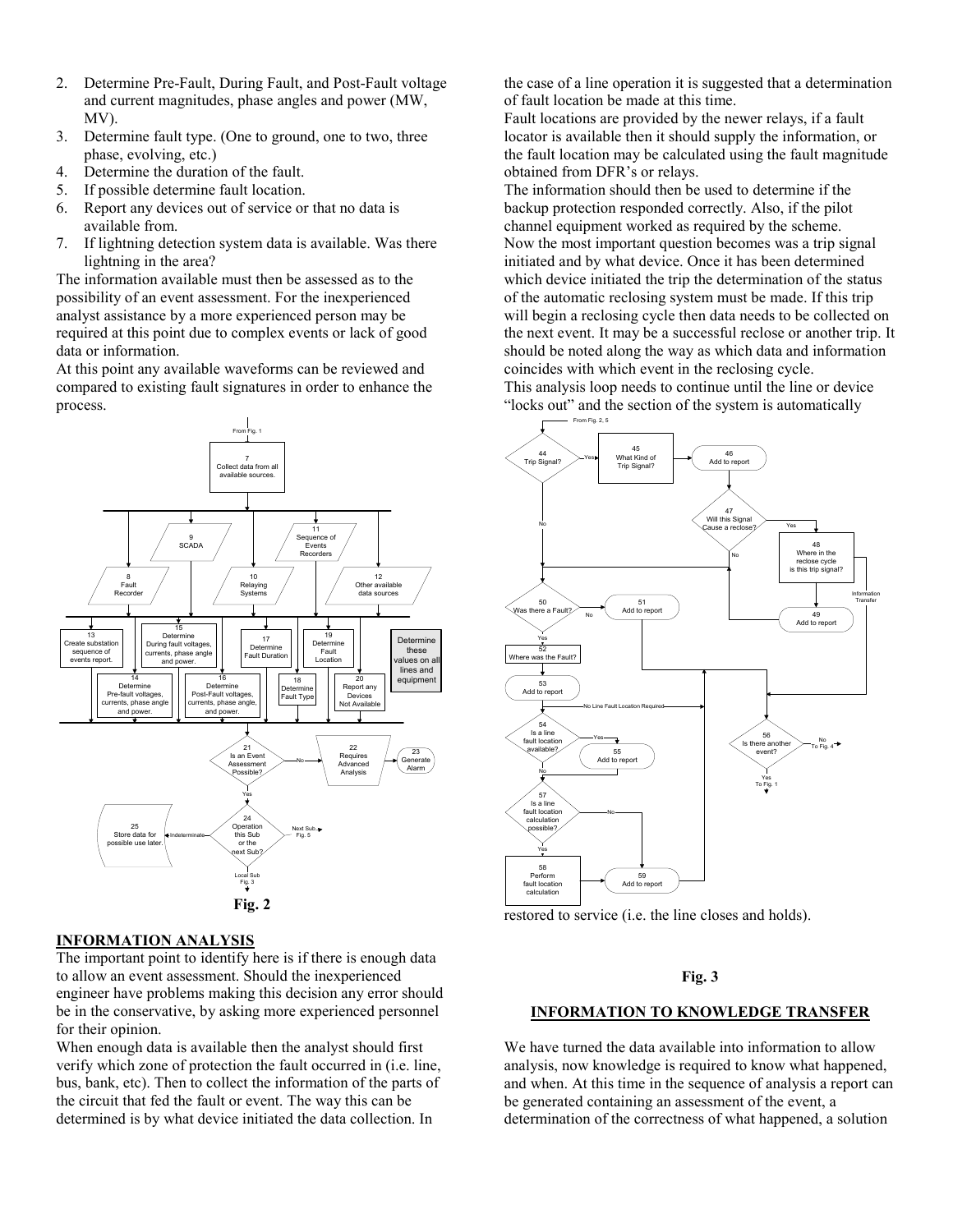to any problems found, or suggestions for further investigation.

The above information should be transferred to the necessary personnel as quickly as possible not only to return as much of the system as possible to service, but also to insure that damaged equipment or lines are not re-energized. Reenergizing damaged lines and equipment could further damage the system, cause cascading events, cause catastrophic failure of equipment and be very dangerous to the public welfare.

#### **POST EVENT ANALYSIS**

There are many other monitors that might be located within a substation and the data they provide can be just as important to a reliable system as the data used during fault event analysis. A partial list of items that need to be checked against normal operating conditions following a fault event are:

- 1. Transformer Temperature
- 2. Transformer Gas Analysis
- 3. Transformer Oil Level
- 4. Breaker Opening Time
- 5. Breaker Opening Pole Agreement
- 6. Breaker Closing Time
- 7. Breaker Closing Pole Agreement
- 8. Breaker Pressure Measurements
- 9. Power Quality, (Pre and Post Fault)
- 10. Insulator contamination monitors
- 11. Lightning detection systems



The above are just examples of the types of information that can be obtained and might prove valuable not only in the post analysis process, but also as indicators of flaws that may later develop into major problems. This information placed in the correct area of responsibility can be used to help drive a righttime maintenance system.

The final analysis that needs to be performed is a detailed look at the protective systems and an attempt to ascertain the correctness of remote devices. Data might be available to determine if the remote end devices have operated correctly and if the remote breaker responded correctly.

A more through investigation of the pilot channel equipment might be performed as to the timing of changes and arrival of signals.

The entire substation backup protection system should also be looked at. Not only the differential protection, and transformer backup protection, but also the secondary line protection (if installed) and the breaker failure relaying. This information is also very valuable in preventing disruptions later.





**CONCLUSION**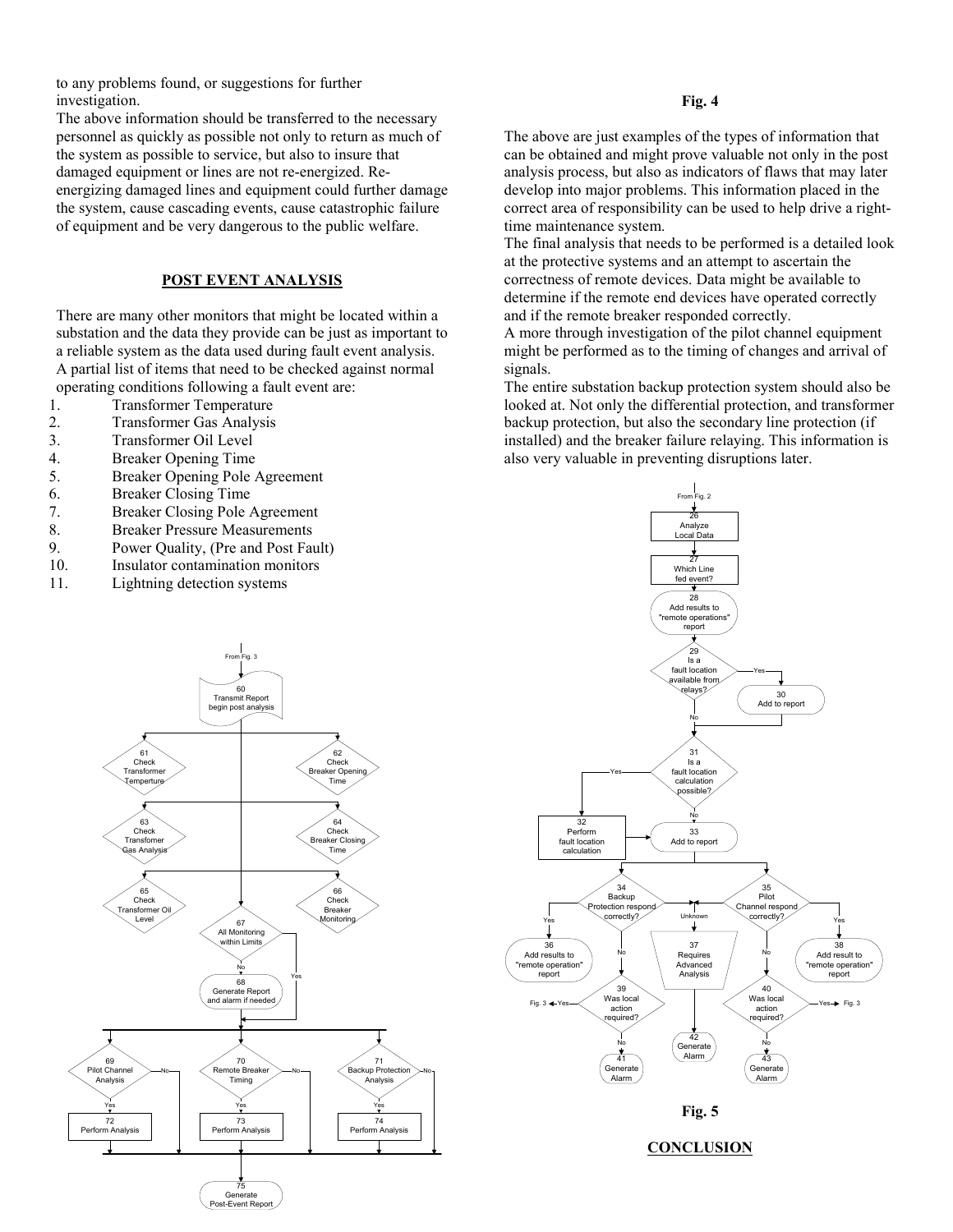The data within the substation has now been analyzed and information is available to make decisions. This decisionmaking knowledge can then be turned into action to return all of the equipment to service, repair as necessary, or to modify to ensure no further events.

#### **BIBLIOGRAPHY**

"Application and Evaluation of Automatic Fault Recording Devices", IEEE Power System Relaying Committee Report, IEEE Transactions of Power Apparatus and Systems, Volume PAS-84, No. 12, pp. 1187-1203, December, 1965.

"Supplement to Application and Evaluation of Automatic Fault Recording Devices", IEEE Power System Relaying Committee Report, IEEE Transactions on Power Apparatus and Systems, Volume PAS-90, No. 2, pp. 751-755, March/April, 1971.

"Application of Fault and Disturbance Recording Devices for Protective System Analysis". IEEE Power System Relaying Committee Special Publication, 87 TH 0195-8-PWR.

"Summary of the Special Publication – Application of Fault and Disturbance Recording Devices for Protective System Analysis". IEEE Transactions on Power Delivery, Volume 5 No. 1, pp. 85-102, January 1990.

"Pilot Relaying Performance Analysis". IEEE Power System Relaying Committee Report, IEEE Transactions on Power Delivery, Volume 4, No. 3, pp. 1625-1630, July, 1989.

"IEEE Standard Common Format for Transient Data Exchange (COMTRADE) for Power Systems". IEEE Power System Relaying Committee Report, ANSI/IEEE C37.111- 1991.

"Fault and Disturbance Data Requirements for Automated Computer Analysis". IEEE Power System Relaying Committee Special Publication, 95 TP 107, 1995.

#### **APPENDIX**

#### **Examples:**

The following examples have been included for showing how the flow-chart may be used to begin the analysis process. These examples are not totally inclusive and in no way are to be assumed so

#### **Example 1 (Distribution, Electro-mechanical)**

SCADA reports that distribution breaker xxx has tripped. The breaker then recloses and stays. Therefore, an event occurred. Things we know:

> Overcurrent protection Electro-mechanical relays (one set of targets for the entire event)

Recloser in service

From decision (1) we can see that there was an event. From decision (2) we can see that there was at least one reclose.

We then record the line name, substation name, and breaker number of the breaker that operated.

We also record that there was at least one reclose.

From the SCADA master we determine that in fact we had only one reclose shot at 15 seconds. (SCADA)

We check the recloser settings and find that it is indeed set at 15 seconds. (Other)

When the targets are reported operations reports that an instantaneous phase one target was dropped on the distribution relays. We now know that the fault was cleared in the seven to ten cycle range. (Relays and settings data i.e. other) If in this case we have no other data sources available we then assume that this was a correct operation and continue to the

#### **Example 2: (Distribution, Electro-Mechanical, Multiple recloses)**

SCADA reports that distribution breaker xxx has tripped. Therefore, an event occurred.

Things we know:

next example.

Overcurrent protection

Electro-mechanical relays (one set of targets for the entire event)

Recloser in service

From decision (1) we can see that there was an event.

From decision (2) we can see that there was at least one reclose.

We then record the line name, substation name, and breaker number of the breaker that operated.

We also record that there was at least one reclose. From the SCADA master we determine that in fact we had three reclose shots. The last two being at thirty seconds and

forty seconds. We also note that the breaker tripped following the forty second shot. (SCADA)

We check the recloser settings and find that it is set for an instantaneous, thirty second and forty second reclose cycle. (Other)

When the targets are reported operations reports that an instantaneous phase one target and a time ground target were found on the distribution relays.

With the amount of available we know several things as we progress through the flow-chart.

1. We had multiple events.

2. The recloser seems to have worked correctly.

3. The targets both may or may not be for this

operation. (Electro-mechanical relay targets not only don't get reset sometimes, but be aware also that they don't always drop.)

4. If the distribution personnel require more information, then more data will have to be found. (i.e. waveform data, fault magnitudes, fault duration's, and/or fault location)

If in this case we have no other data sources available we then assume that this was a correct operation and continue to the next example.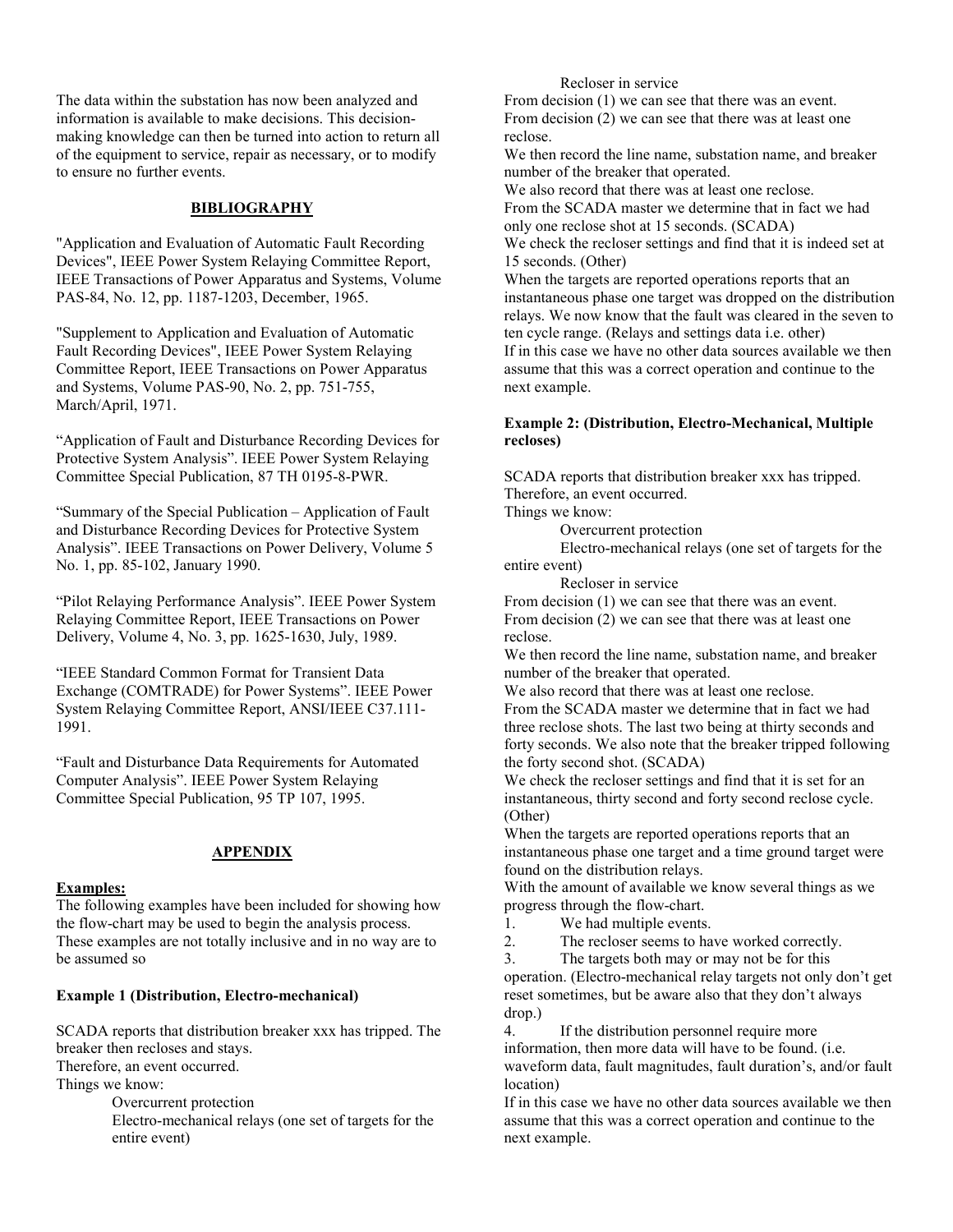## **Example 3: (Transmission, Electro-Mechanical)**

We are told that SubA to SubB 115kv line has operated. From decision (1) we can see that there was an event. We are also told that the line reclosed and held. From decision (2) we can see that there was at least one reclose.

From SCADA we find that the breakers on each end of the line operated and that both breakers closed and held. We check the recloser settings and find that the first shot is an instantaneous shot so with no time showing between the trip and close per SCADA we assume that the recloser is correct. When the targets are reported operations reports that a step distance zone one target was dropped at subA and a step distance zone two target was dropped at subB on the transmission. We now know that the fault was cleared in the seven to ten cycle range from subA and x to x cycles from subB. (Relays and settings data i.e. other)

Everything appears correct and from the targets we know that the fault is located closer to subA. Because the zone one at reach at subA is shorter that the zone two reach at subB. If we were to plot the reaches from the two relays for the targeted elements we would have an overlap, and could supply maintenance personnel with a very rough fault location.

## **Definition of Flow Chart Blocks**

Please refer to associated block number on the included figures.

## **1. Did Something Happen?**

**WHAT IS AN EVENT?** An event is a relay or switching operation or an inadvertent operation caused by changes in power system parameters measured at the substation. The first thing that must happen is someone must determine if an event occurred. If it is not possible to determine if an event occurred the process moves to "3".

Generally, this process will begin with notification by the operating department that a breaker or protective device has operated. It may also begin with a routine checking of operations or data. As related to the local substation, this process would be initiated by an operation of some device or the automated collection of data by some type of protective or monitoring device.

## **2. Return to Monitoring**

Returns the systems to its normal monitoring state with everything poised to acquire new data should another event occur.

## **3. Store data for possible use later**

Should a determination be made that an event did not occur. Any and all data generated should be stored against the possibility that sometime in the future it might be determined that something did occur and the data would need to be analyzed at that time.

# **4. Is this a reclose?**

A determination should be made at this time if the information being gathered is for the initial event or subsequent events within the reclose cycle.

#### **5. Begin analysis and start reporting process**

In the human mind the first analysis begins with the first collection of data. However, if a machine is collecting the data the process must be initialized. The reporting process should start at this point and all data collected and processed should be added to this report in a manner consistent with the policy of the controlling body.

At this time it may only be the collection or logging of the files or data. Notes should be maintained on any information that is not automatically recorded. This would include flags or targets from electro-mechanical devices, human observation, numeric counters, etc.

**6. Continue same report and check reclosing cycle**  If this is part of the reclose cycle then the data gathered should be continued within the same report. In addition a determination should be made as to the time difference between operations in order to verify the reclosing cycle.

**7. Collect data from all available sources**  This is a critical step in the overall process. Data should be collected from sources as listed in the following steps.

## **8. Fault Recorder**

The fault recorder can be a very critical piece of equipment for the analysis of events. Since part of what is being analyzed is the protective system is very difficult to rely solely on the protective system to supply the data necessary to assess it's own correct operation. The fault recorder supplies data that is usually sampled at a much higher rate that the protective system. This data then supplies information on not only the protective system, but can also provide data to access the pilot channel equipment, the circuit breakers, the current transformers, the voltage transformers and other associated devices.

The fault recorder can supply data from before the event, during the event and after the event allowing analysis of the entire disturbance. It is critical that the correct information is recorded and the machine is calibrated correctly. Information on what should be recorded can be found in IEEE document 95 TP 107 "Fault and Disturbance Data Requirements for Automated Computer Analysis". This document details exactly the values to be recorded to allow the proper analysis of various different disturbances.

If it can be determined that the recorder is operating properly and is calibrated correctly, and the sensors are properly set. Then even the fact that the fault recorder NOT operating can be a very vital piece of information.

## **9. SCADA**

SCADA data provides data on various automatic and manual events occurring on the electric system. Although the time stamp may not be as accurate as other devices within the substation, the data does provide good information on the correlation of automatic and manual events. The SCADA information can be used to determine switching sequence and sometimes initiating mechanism.

## **10. Relaying Systems**

As stated previously the relaying systems can provide very good information as to what happened and the sequence things happen in. The new technology relays provide much more information that older systems. One must be very knowledgeable on the proper response of these systems, what exactly certain targets mean, and what the fallacies of these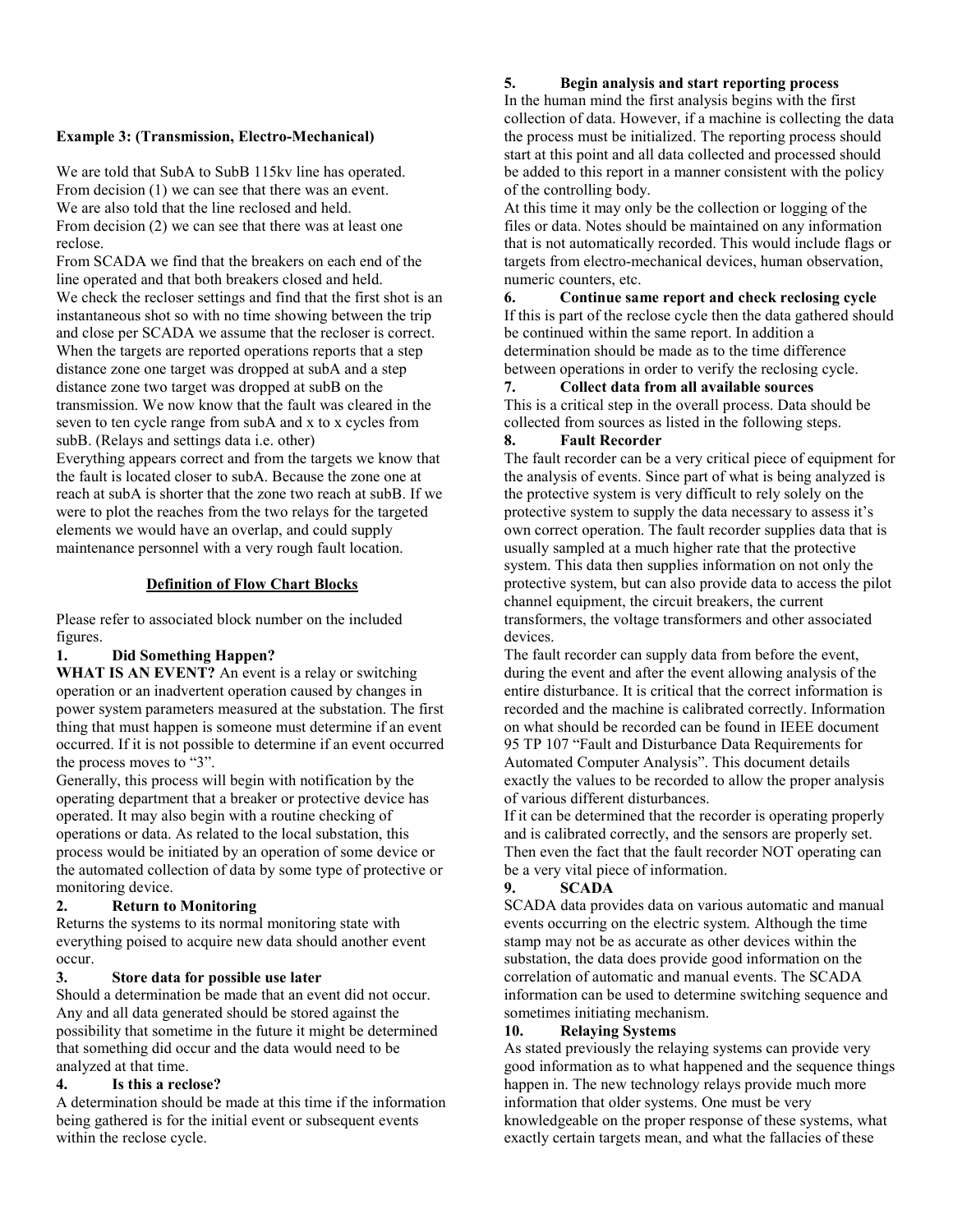systems are. Care should be taken when evaluating information provided because of these things. Information from these devices may be used to determine what the initiating protective element was. Using the settings of the device, determination may also be possible on the magnitude, and timing of the event.

As more and more modern relaying is installed the information available grows. However, as the experts leave the knowledge of the older systems also departs and the analysis of older schemes and system may become more complex simply because no one knows how the systems should operate or why a scheme was designed as it was. It should be stated here that one can define how a system should operate or respond, but defining how as system can mis-operate encompasses an infinite number of answers. So the important thing to remember is knowing how something should work and then determining where in the process it deviated from the norm may provide the clue to what went wrong.

#### **11. Sequence of Events Recorder**

A sequence of events is very helpful in the evaluation of exactly what happened within a substation or on a system. Several things should be considered as this is evaluated. The first is the question of time synchronization. Is all the data being considered based on the same time? Is that time synchronization all accurate to the same time base? (I.e. one millisecond) Are all the needed contacts or events being recorded? Can I correlate data from different sources? In other words, am I able to use data from relays, fault recorders and sequence of event recorders to make one substation sequence of event record?

The information provided by this sequence should also be compared with a known response. It maybe possible during the cut in phase of construction to develop standard sequence of events charts that might be used later for the analysis of problems.

## **12. Other available data sources**

Information from other sources may also prove valuable. First human observation, switching logs, customer reports, all may prove of importance before the entire event may be analyzed. Searching out this information may be time consuming, and troublesome, but very valuable.

Then should it appear that some device did not response as expected. The manufacturers experts may have to be consulted in order to verify exactly how a device would respond to any set of circumstances. Here the data collected would again prove valuable to the manufacturer allowing them to recreate the exact circumstances that the device was subjected to.

## **13. Create substation sequence of events report**

As the analysis process goes on the creation of this substation sequence of events report may be the one thing that provides the clue necessary to solve the problem. Make sure that adding to this part of the report continues through out the entire process.

## **14. Determine Pre-fault voltages, currents, phase angle and power**

These values may be obtained from the fault recorder, the relays, and/or the SCADA system. They may not be of value at all times, but should be utilized when necessary. They will be of most value when testing of the protective systems are

involved. It may be critical to the process to know and apply the exact values prior to the event in order to understand why the protective system responded as it did.

Normally, the first of a sequence of occurrences will show the normal voltages and currents that are on the protective devices. However, when or if these currents or voltages are reapplied becomes critical if an abnormality should occur later.

#### **15. Determine during fault voltages, currents, phase angle and power**

During fault values are very critical to know, for they can not only be used to evaluate the response of the protective system, but when used in conjunction with the pre-fault values, used to calculate a fault location. Not only are the magnitudes of importance, but the angular relationships are required to properly test the protective systems response to the exact conditions present during the event.

When evaluating the during fault values it maybe important to determine if any harmonics, dc offset, saturation or any other abnormality of the quantities is present as the devices may respond differently if the waveforms are not pure sinusoidal.

#### **16. Determine post-fault voltages, currents, phase angle and power**

These values may be of benefit to determine how the entire system reacted to the event. What was the response of generation following the clearing of the event? What was the response of load following the event?

These values, waveshapes and angular relationship will be of great use when determining stability, etc.

## **17. Determine fault duration**

Here there are two different times involved. One is the time the system was subjected to each event. The other is what was the entire duration of all events involved? For example the entire reclosing cycle.

It must be noted here that care should be taken in the evaluation of the fault duration. Each phase should be evaluated. Information on the circuit breaker operation and other devices response may be evaluated at this time. Circuit breaker re-strikes and fault re-ignition, or just two of the various occurrences that may be evaluated at this time.

# **18. Determine fault type**

Here the interest lies in what phases were involved in each part of the event. How did the event evolve? Did the fault evolve during a single event, or did the fault change with each occurrence? A careful evaluation may determine that a different protective device or a different element should have reacted at different time during each occurrence or differently on different occurences.

#### **19. Determine fault location**

Fault location has two parts. The first is an operating issue, in where should the system be isolated to prevent further occurrences. The other is a maintenance issue, as to what equipment needs checking or repaired in order to return it to service. A fault location may have to be calculated by some means if it is out on a line. But it may be also be determined by which protective system operated. As evidenced in the case of bus or bank differentials.

There are many protective devices that provide a fault location calculation. These are performed using many different formulas. Calculations may also be performed after the fact.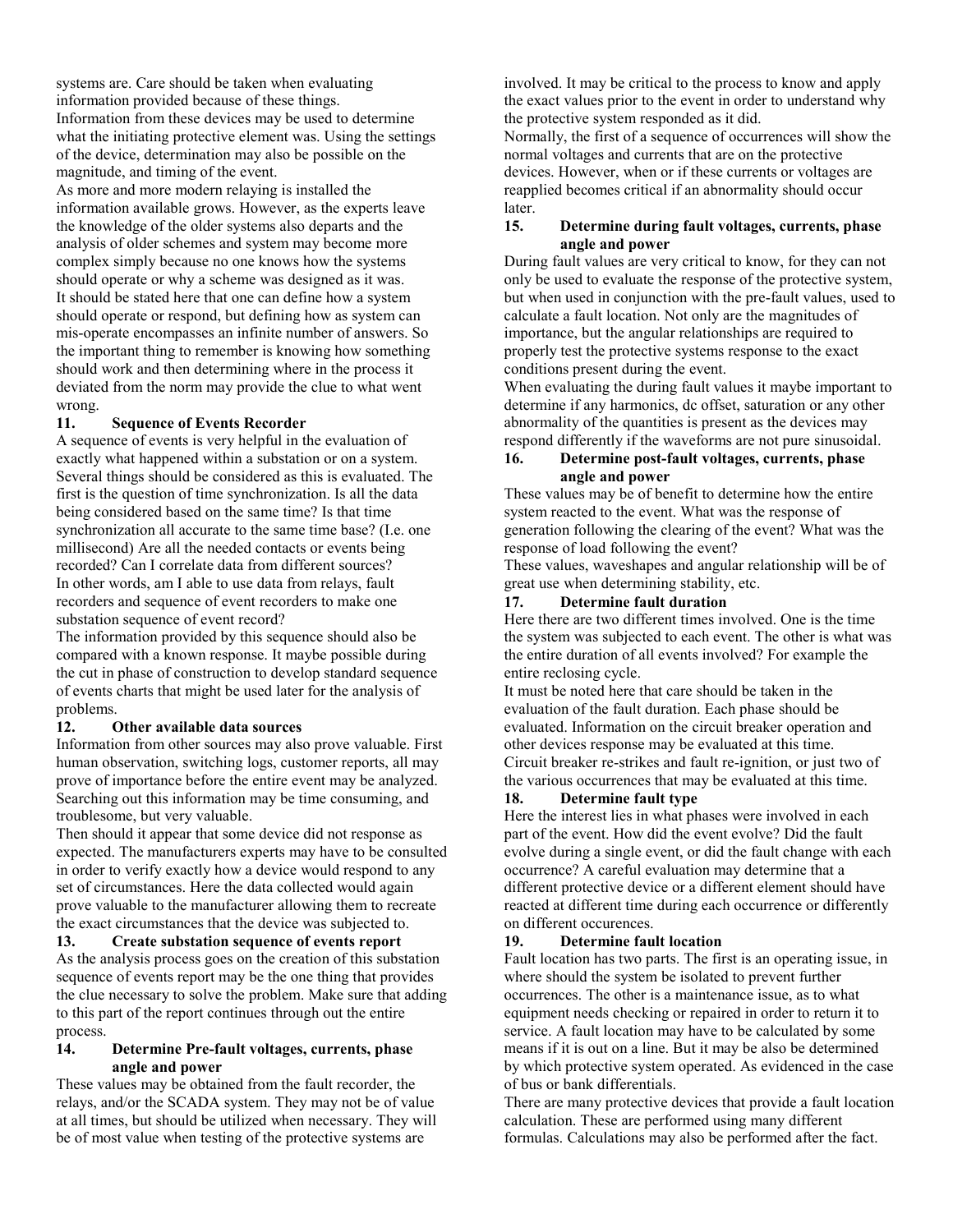As was noted earlier, during fault values are of prime importance when calculating fault location, however, pre-fault values may be required by some formulas.

# **20. Report any devices not available**

In this situation it is important to know any devices that are out of service to know what data will not be available or what things were prevented from happening.

This should include both protective devices, monitoring devices, circuit breakers, switches that are abnormal, lines that have been taken out of service, and pilot channel equipment, etc.

# **21. Is an event assessment possible?**

The first decision that should be made at this point is, do I now have enough data available that an event assessment is possible. If so the process can continue. If not the search for data should continue until the answer to the question is yes. Or, the data should be given to someone else. (box 22)

## **22. Requires advanced analysis**

Here is where the local resident expert is expected to provide expertise in assisting in the analysis of this problem. They also may provide alternate locations from which other information may be obtained.

Here this expert will draw on knowledge of the system as a whole and of passed experiences or problems to make assumptions.

## **23. Generate Alarm**

At this time the generation of the alarm would involve be passing the data available on to someone else for advanced analysis. It might also mean alerting operating or maintenance personnel of critical problems that have been determined from the initial analysis.

## **24. Operation this sub or next sub?**

At this point from the data available the question that must be answered is was the operation inside this sub or the next sub? Did something here initiate any action or did the initiate come from outside?

Following this determination a clear path as to the type of analysis required will be evident.

## **25. Store data for possible use later**

If it can not be determined where the operation occurred, then the data should be stored for future analysis and/or others should be notified that need to be involved in the process. (i.e. the expert of box 22)

## **26. Analyze local data**

The process that follows from here until box 43 involves the analysis of data in the attempt to evaluate events that occur outside of the local substation.

## **27. Which line fed event?**

Data should be analyzed to determine which of the lines out of the local substation fed any event that occurred on the system. The most likely line will be the one with the most current flow. However, knowledge of the system is critical in order to make the correct assumptions.

It can not be emphasized enough that the most important characteristic of the analyst should be a through knowledge of the electric system involved and the protective schemes used.

# **28. Add results to "remote operations" report**

The information resulting from the evaluation of box 27 should be included on the report at this point.

#### **29. Is a fault location available from relays?**

If the relaying systems in the local substation are capable of providing fault location there may be a possibility of getting a fault location estimate from them. Even though the fault or event is beyond the next bus some relaying systems may provide an approximate distance to fault.

## **30. Add to report**

If a relay did provide an estimated fault location in file format that can be included in the report it should be added at this time.

#### **31. Is a fault location calculation possible?**

Does your company have a way of calculating a fault location on a remote fault? If the answer is no continue on and possibly investigate that possibility for the future.

#### **32. Perform fault location calculation**

If so that fault calculation should be performed either automatically or manually at this time. Depending on the electric system any generators, transformers, or lines out of service at the time of the event may need to be considered during the performance of a fault calculation.

#### **33. Add to report**

When the fault location calculation is completed or it is determined that it is not possible that information should be reported.

## **34. Did backup protection respond correctly?**

There are ways that the backup protection may be evaluated. That evaluation should be performed at this time. Relays response for zone 3 action. Relays events generated for the event. These are several of the items that might need checking.

## **35. Did pilot channel respond correctly?**

Did the sub receive a carrier-blocking signal? Did it properly receive any other pilot channel indications? Here knowledge of installed protective systems is critical in order to evaluate this response.

# **36. Add result to "remote operation" report**

Add any information found to the report under the heading of remote operation. This may also generate information that may be used in the evaluation of the event in the substation that was involved.

## **37. Requires advanced analysis**

Advance analysis may be required here because of the knowledge level of the person performing the analysis. If so the expert consulted in 22 should be used or various other equipment experts consulted if a determination has been made as the where or what the problems is.

#### **38. Add result to "remote operation" report**

Add any information found to the report under the heading of remote operation.

**39. Was local action required (backup protection)?**  At this time it may prove beneficial to determine if any local action was required that did not occur. If so a branch is necessary to evaluate what should have happened.

## **40. Was local action required (pilot channel equipment)?**

At this time it may prove beneficial to determine if any local action was required that did not occur. If so a branch is necessary to evaluate what should have happened.

## **41. Generate Alarm**

An alarm should be generated if a correct response was not provided. Maintenance personnel should be informed as to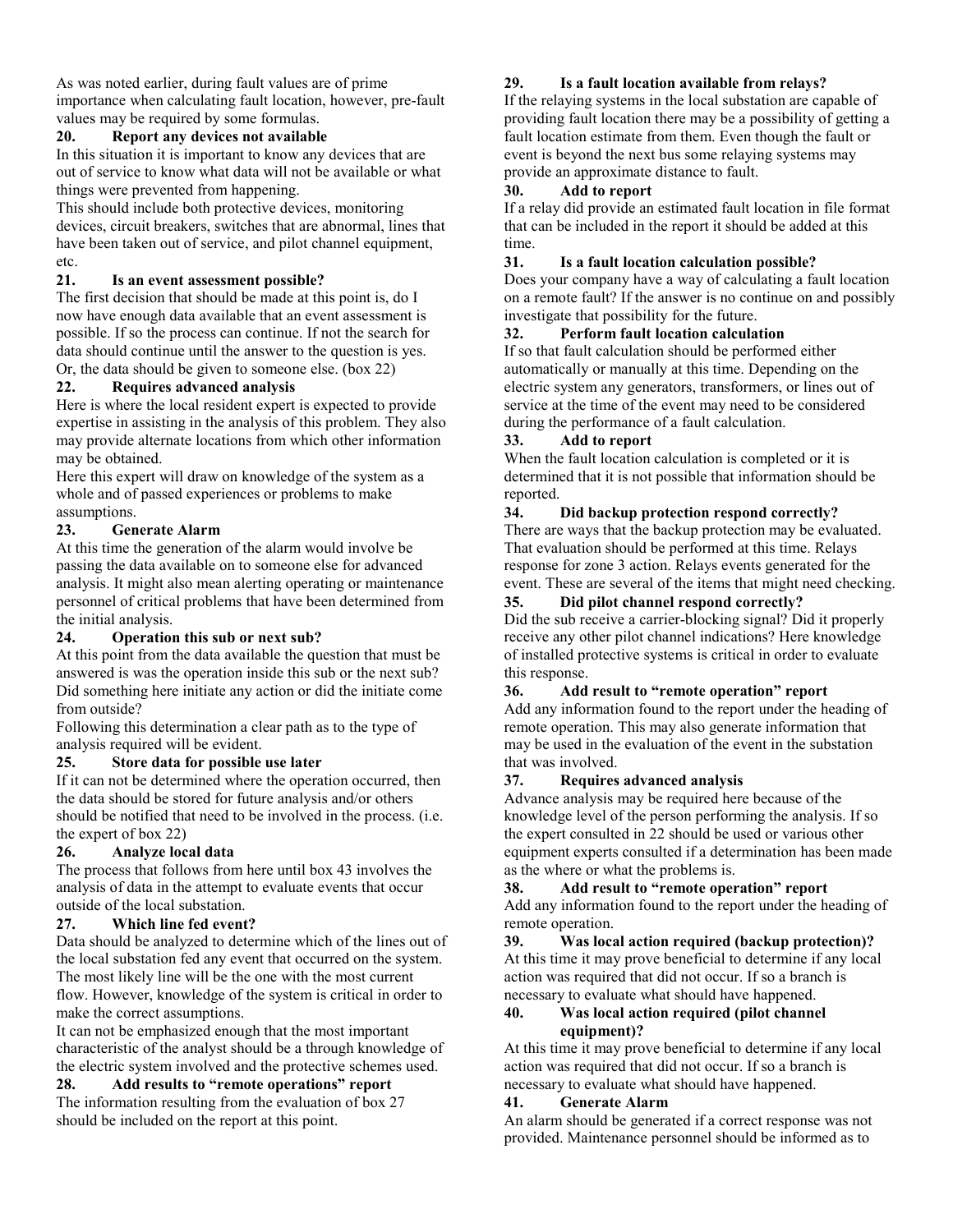what possible action is required to correct any problems found.

## **42. Generate Alarm**

An alarm should be generated if a correct response was not provided. Maintenance personnel should be informed as to what possible action is required to correct any problems found.

# **43. Generate Alarm**

An alarm should be generated if a correct response was not provided. Maintenance personnel should be informed as to what possible action is required to correct any problems found.

# **44. Trip signal**

From here to step 59 the process will be evaluating any local action taken or required. Examination of the data available should allow the analyst to quickly determine if a trip signal was present. Did a device operate? A circuit breaker? Are there targets?

# **45. What kind of trip signal?**

What type of trip signal generated will drive how extensive the analysis is. At this point a determination needs to be made if a lockout relay operated. Did a breaker failure condition occur? Did the trip require the isolation of a bus or a bank? Did the pilot channel equipment call for the trip? Did the lack of a pilot channel signal cause the trip?

The evaluation of the type of trip present, or the lack there of, is a very important part in the total analysis package.

## **46. Add to report**

With the addition of this piece of information to the report, the analyst should evaluate the need to report the type of event to the operating personnel in order to speed restoration of service or to prohibit any further damage or stress on the electric system.

## **47. Will this signal cause a reclose?**

The alternative to this question is will this trip prohibit further reclosing?

## **48. Where in the reclose cycle is this trip signal?**

If a reclose is allowed by this type trip, then a determination of where in the reclosing cycle this trip event is needs to be made at this time. This information should be used in box 56 for determining if another event may be expected. This information should also be used to determine the correct timing of the reclosing.

## **49. Add to report**

All information should be reported again.

# **50. Was there a fault?**

If no local trip signal was generated in step 44, a careful determination needs to be made at this point as to the location of the fault. Here, if possible, data should be gathered from the system as a whole as to the events going on. Since we only have information from our local substation. Evaluation should take place as to current flows, etc. to attempt to determine the general location of the fault.

The events occurring in the local substation may be caused by the inaction or mis-operation of devices in a remote substation or the inability of other equipment to function properly. Inaction by the protective devices within a substation may also

be caused by incorrect setting on protective devices or associated equipment.

## **51. Add to report**

All information should be reported again.

# **52. Where was the fault?**

Following the examination of the currents, voltages and trip signals previously, now a determination has to be made as to where the fault might be located. If it appears that the fault is out one of the connected lines, then following the adding of the information to the report we should continue the process of locating it. If it appears that all currents are coming into our sub, the process should continue at step 56.

## **53. Add to report**

All information should be reported again.

## **54. Is a line fault location available?**

If there was a fault, and no trip signal was generated and it appears that fault was out a connected line, the relays should be checked for fault location information. If no fault location information is available proceed to step 57.

## **55. Add to report**

All information should be reported again.

# **56. Is there another event?**

From the information gained in steps 47 and 48 we should be able to determine if we expect another event to be part of the disturbance we are evaluating.

#### **57. Is a line fault location calculation possible?**  If enough data is available and we have the capability of performing a fault location calculation. That calculation should be performed now.

# **58. Perform fault location calculation**

If enough data is available and we have the capability of performing a fault location calculation. That calculation should be performed now.

# **59. Add to report**

All information should be reported again.

## **60. Transmit report begin post analysis**

If we have followed the process correctly and arrived at this point it is time to generate the report and transmit it to the appropriate people. Making sure we have added time, date, location, equipment involved, etc.

It is also appropriate to begin the post analysis phase of our event evaluation. The information needed here may also have been used in the analysis of the event. But it may be information that comes in via a different path and gets to the analyst at some later date or time.

This information may be provided and/or evaluated by monitors connected to the associated devices. Or it may be something that has to be derived from other data.

# **61. Check transformer temperature**

Here an evaluation of the transformer temperature before, during and following the event is required. This should determine if the transformer might have been damaged during the event.

## **62. Check breaker opening time**

The events generated by relays can be used here to determine the correctness of the circuit breaker opening. However, digital fault recorder records give more accuracy due to their higher sampling rates and the fact that normally they record for longer periods of time. Evaluation of the time at which the trip is applied until all main contacts are open gives a good check on the breaker operation. The time differential of the main contacts opening provides an indication of pole